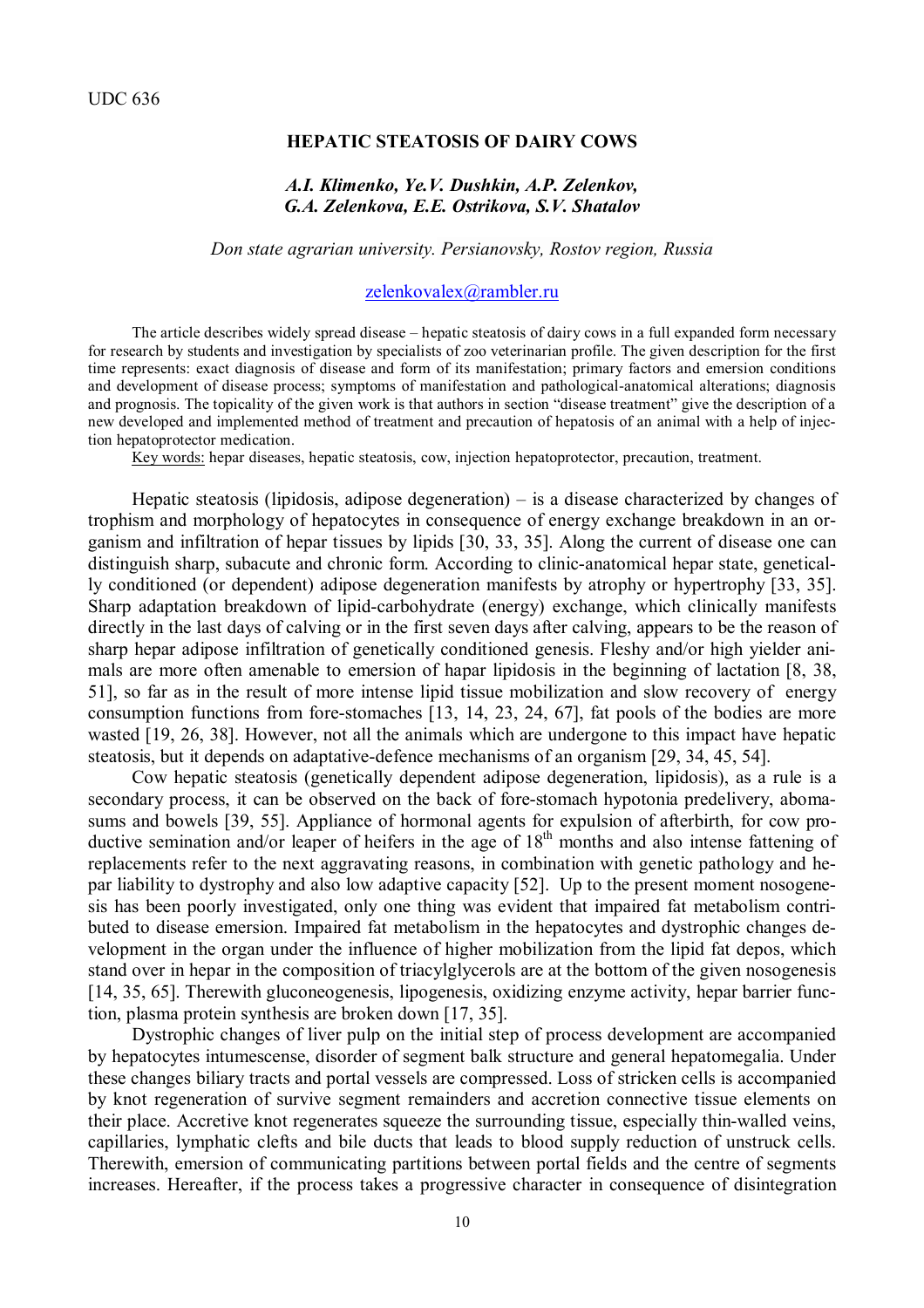and resolution of parenchymatous cells great number, the size of the hepar decreases and symptoms of hepar fatty atrophy develop. In hard cases the cells which suffered from disintegration, can gradually be replaced by fibrinous connective tissue than so called hepatic cirrhosis develops [35].

Under hypertrophic alteration hepar significantly increases in the result of intense processes of connective tissue neoplasms not only inside segments, but also out of them. In the result of organ hypertrophy blood flow slows, bradyhemarrhea appears in the system of janitrix that leads to emersion of catarrhal process in biliary tracts and the digestive tract. Passive congestion in portal system of hepar and mesenterium vessels induces changes of physico-colloidal and buffer blood condition that leads to increase of permeability and fragility of circumferential blood-vessels. Destruction of a number of hepatocytes leads to disorder of protein synthesizing function of hepar. In the result of which a number of albumins, plasmozyme, fibrinogen and a lot of other ferment decreases in the blood serum, but gamma-globulin fraction increases. Interruption of hepar neutralizing function leads to intoxication growth in the organism and reduction of organism autarcesis to different infections. Parenchymal or obstructive jaundice develops due to hepatism and autointoxication.

In such cases emersion of dystrophic damages of hepar and also the other oragns and tissues complicates course of concomitant diseases and can become a reason of death. Nosogenesis is connected with lipidic metabolism tension in hepar of cows before calving and in the early phase of lactation, that leads to lipids accumulation in hepar in consequence of excessive mobilization of fat reserves. The volume of fat pools and ability to use them under the conditions of lactation dominant at that is considered as basic nosotropic steatosis factor and development of genetically conditioned hepar adipose degeneration of cows.

Intense selection of dairy cattle for increasing of milk yields led to the fact that genetic productivity potential at an early stage of lactation exceeds the ability of an animal to consume a fair number of fodders that forms the state of negative energetic balance [25]. If in the period of deep pregnancy consumption of energy and flexible elements of cows are determined by the speed of fetal growth then in fresh period – are determined by biosynthesis activity and component milk secretion from one side and inadequate exogenous income of nutrient substances and energy –from the other side [8, 15, 28, 47]. Herewith, intense use of fat and protein reserves for originating deficit covering is accompanied by so called "premilking" of the animals and a row of significant shifts in lipidic exchange [4, 5, 6, 57, 59, 68, 69, 77], defining the following productivity and state of health of high-producing cows [15, 28, 47, 60]. Excessive deposition of lipids in hepar parenchyma cells (predominantly triacylglycerols) disturbs its functions, such as gluconeogenesis, synthesis of animal starch, oxidation of fatty acids and etc., and predisposes the animals to a row of diseases – first of all to ketosis [8, 13, 14, 16, 17, 19, 21, 26]. Physiologic-genetic disposition of high-producing cows to pathologic mobilization of own organism supplies for milk production, in its turn leads not only to excessive fat, but in the consequence to protein and massive hepatic necrosis [17, 18, 19, 20, 25, 26, 27, 47, 52].

The latest researches of VFA (volatile fatty acids) concentration lability behavior in blood and in farding bag as the basic energy sources for ruminants depending on its motor function showed that in the end of pregnancy and at the beginning of lactation, functional ability of farding bag was significantly decreased [30, 36, 39], but condition indexes of cow body live weight had negative dynamics in the beginning of lactation [8, 48]. This circumstance gave explanation to the basic physiological reason of intermissions in the farding bag activity – the leading fore-stomach of ruminants. Physiological matter of this phenomenon lies in the fact that in the latest duration of gestation not only fetus intense growth in weight and size occurs, but also there is a lot of waters in the cow gravid uterus, which in combination influence on farding bag with physical compression and therefore restrict its sound movements [30, 39]. Nowadays, on the basis of these data one can make reasoned conclusion that energy gap in early period of lactation is connected not with lack of consumed fodder, but with insufficient (slow) function of farding bag, which begins to manifest two months before calving [36, 39]. Therewith in the beginning of high-producing cows lactation by means of tissue reserves almost half of energy consumption on milk components formation is provided according to some sources, more than 300g of protein and to 1000g of fat per 24 hours [19,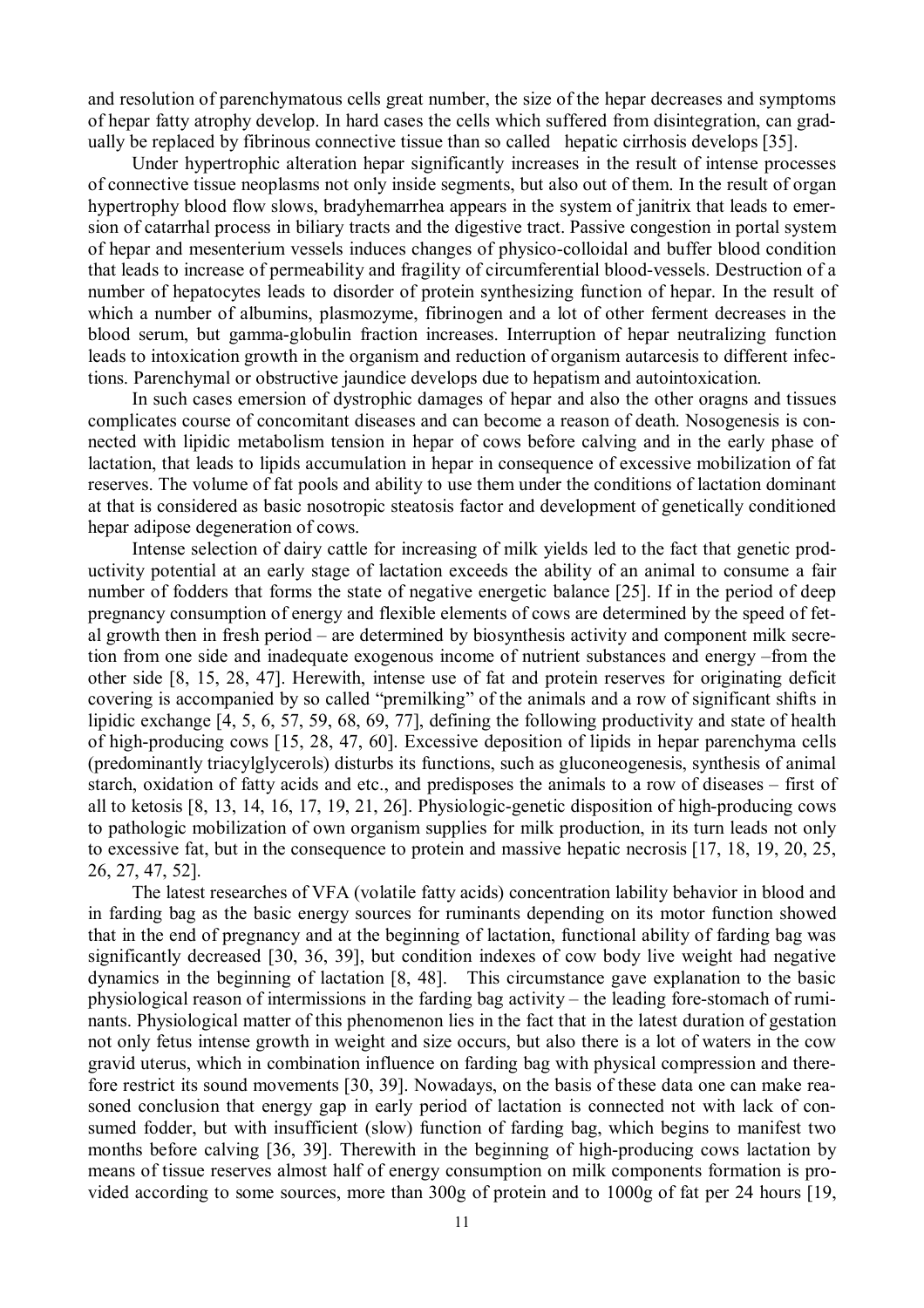25, 26, 58]. According to the other observations high cow milk yield was provided except fodder energy by the way of mobilization of 2 kg of body fat per a day, that is, metabolic processes in fat tissue in this period of lactation are pointed to fatty acids mobilization [21, 47, 53, 70]. According to a variety of information [56, 71, 79], cows waste up to 60 kg of tissue lipids for the early period of lactation. Therewith reserve lipids intense mobilization besides positive effect under highly expressed degree also has its negative sides: it can restrain fodder consuming, depress fat synthesizing function of milk gland, and predispose cows to ketosis disease. Furthermore at this period energy efficiency using of reserve lipids is higher than fodder energy [15, 25, 28, 47]. Consequently, quantity and using of cow body fat appear to be critical variables for optimization of milk productivity, food consumption, reproduction and health [20, 33].

In its turn, in connection with this, basic hepar functions suffer: biliation and biliary excretion, synthesis of protein, urea and animal starch, toxin deactivation and etc. This disease is also conditioned by alteration of farding bag microorganisms species composition and serves as a reason of insuffucient or excessive cellulose digestion, protein decomposition and self-poisoning by decay products. The given disease is accompanied by decrease of live weight, milk yields [14], debility of joints, alteration of nervous and heart-vascular systems condition, indigestion [19, 25, 26, 64], metabolism [52] and leads to the general toxicosis.

Under the conditions of chronic disease hepatic cirrhosis is possible along with dystrophic alterations in hepar. Hepatic steatosis (or genetically conditioned form of adipose degeneration) is determined with a help of percussion [62], by increased boundaries of hepatic obtrusion. Diagnostic measurements of percussion boundaries according to Aliev are realized by horizontal line. At the same time it should be noted that hepatic alterations proceed with concomitant variations of forestomaches diastalsis (determined by auscultation established procedure), extreme emaciation (under visual check), and metabolic disease (under biochemical assay of blood and tests of biopsied hepar) [13, 17, 18, 19, 26, 31, 33].

The boundaries of hepatic obtrusion under fat hypertrophy of hepar are localized in the next limits: on 1<sup>st</sup> month of lactation from 13 to 9 rib; on  $2\text{-}5^{\text{th}}$  months of lactation from 12 to 9 rib; on 6-9<sup>th</sup> month of lactation from 11 to 8 rib; on  $10-12^{th}$  month after calving on 10from 8 rib [10, 11]. Besides the forms of percussion boundaries depending on calving also change according to course of reproductive cycle and the forms will be in form of half petal (lancet) slowly turning to extend rhombus and then turning to trapezium. These data of topographic organization hepar location along the whole current of reproductive cycle first of all are explained by biomedical indexes of lipidic exchange in hepar and blood [6, 7, 8, 42, 56], and also by pregnancy steps of fetus-bearing terms [11]. Depending on pregnancy terms and fetus location topography of hepar borders will alter in the following sequence: on  $1-3^{rd}$  month of pregnancy the borders will be from 12 to 9<sup>th</sup> rib; on 4-7<sup>th</sup> month of pregnancy – from 11 to 8 ribs; on 8-9 month – from 10 ribs to 8 ribs [9, 10, 31, 33].

General suppression, muscle weakness, sharp progressive syntexis on the back of production reduction, anorexia (belch and chew), upset of fore-stomaches (hypotonia and atony) and the digestive tract are marked as the general symptoms for sharp form of hepatic steatosis. Body temperature is normal or slightly decreased. In some cases hepar area hurts during palpation and percussion, but for the most part the increase of back percussion boundary is noticed. Sometimes one can find yellowness and asphyxia on mucous membranes and sclera of the eyes, and in other cases effusion of blood of various degree (from punctuate to extensive) and inclination to anemia (flexible, globulicidal) are determined [31, 33].

Additive of protein, high quantity of urobilin and indican (protein breakdown product) and sometimes – cholechromes are determined in stale. Not infrequently one can find crystal of leucine and tyrosine, speaking for hepar protein forming disorder, in hypostasis along with organic elements of nephrogenic. Death can occur under the acute type and quickly growing intoxication symptoms on the back of cardiovascular adequacy. Under the chronic process of hepatic steatosis clinical symptoms are less expressed. Such animals at first have nonspecific general symptoms: attenuation or syntexis does not progress and also general animal obesity, atony and hypotonia of fore-stomaches, stasis of feed masses in bible-bag, decrease of productivity and reproductivity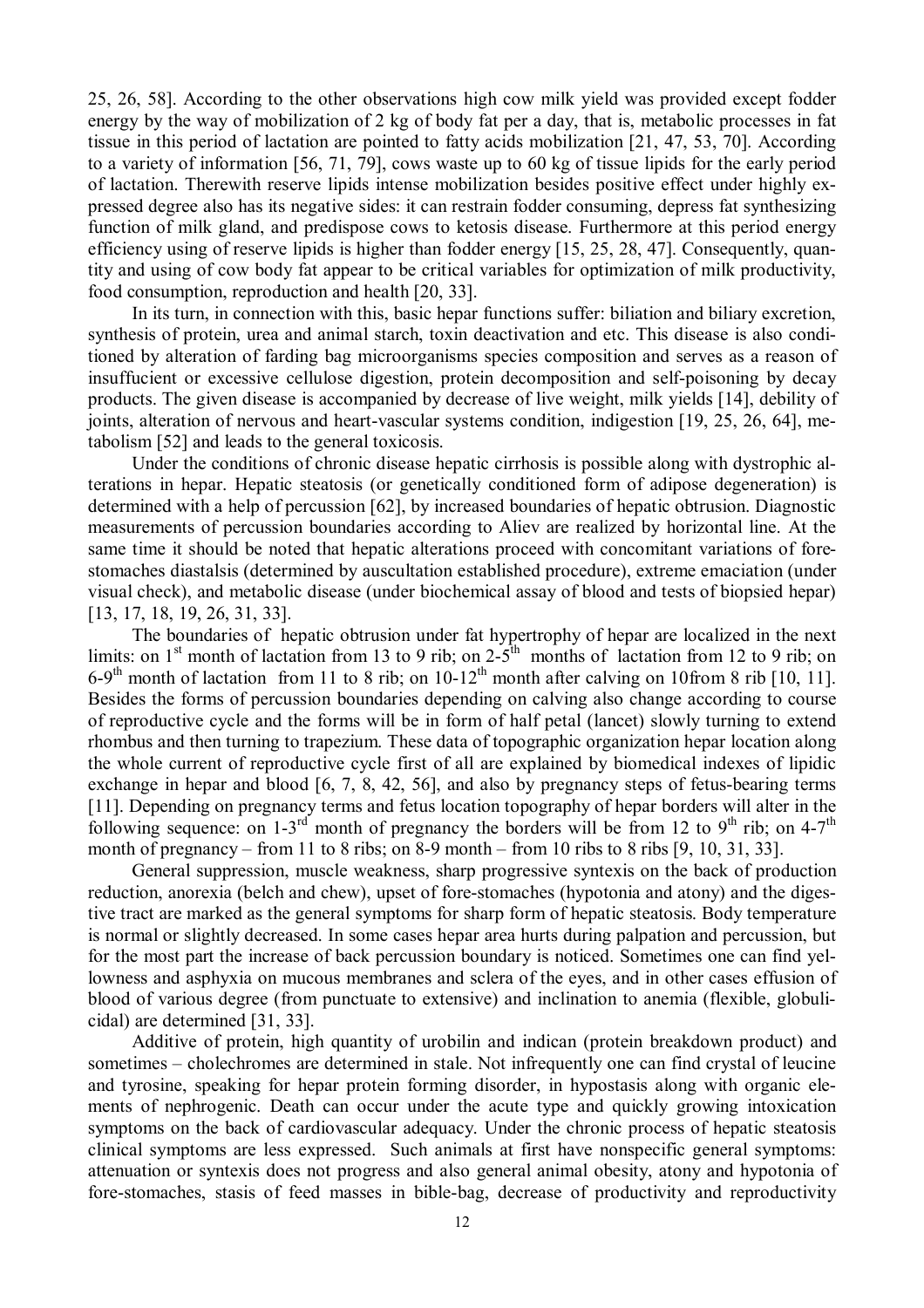(propagation) are registered. There can be no biliousness syndrome. Ill-defined hemorrhage of mucosal, sclera, sometimes trophic ulcers and erosions on the skin are defined. Percussion boundary is increased under the hepar adult-onset obesity. Under atrophic obesity it is decreased. The course of a disease is fever-free, body temperature often declines to norm minimal boundaries [35].

High concentration of globulins, filtrate nitrogen, ammonia, serumal transaminase can be found in the patients' blood. Therewith concentration of albumins, fibrinogen and glucose significantly decrease. Hemophthisis (disorder of marrowy hematosis) and decrease of blood coagulability (deceleration of BSR) are marked [31, 33]. Pathological-anatomical clinical picture of hepar lipidosis is confirmed in the result of repeated necessary commission slaughter and prosection. The prosection should be conducted not earlier than 2 hours after mortality. Therewith the hepar on prosection has yellow or oatmeal (clayly) color and it is mildly dense or crumbly by-touch. Under hypertrophic form the hepar is significantly increased in size in comparison with norm its edges are rounded, capsule is strained, and the picture of lobulation is smoothed-out. Generally under the hepar palpation some divisions are squashed in hand or different size parts of crumbled hepatic tissue are detected [21, 25, 31, 33]. In rare cases the size of hepar is unchanged or decreased, consistence upon that is mildly dense. Kidneys of clayly colour with smudge crumbly surface of bast layer are often detected. During prosection blood is generally not congealed and in small volume. Mucous membrane of bowels are inflamed diffusely or partially, have ruby color, they are turgid and sometimes covered with viscous transparent slime, partially have noticeable, small hemorrhages. Erosions and ulcers are detected on the mucous membranes in hard cases [17, 18, 19, 26, 27, 31, 33].

During prosection of fallen and/or forcedly killed animals along with hepar pathology, farding bag side thinning can be determined. The given circumstance in its turn explains disorder of farding bag function, appeared in the result of fore-stomaches compression by fetus at the last month of pregnancy  $[8, 31, 33, 52]$ . The diagnosis is made according to the results of clinical research – increased hepatic obtrusion borders can be defined with a help of the percussion method, and hypotonia and atony of farding bag are defined by auscultation method [19, 26]. In addition subclinical blood indexes point to ketone bodies higher level and to decreased glucose and hemoglobulin level [52]. Under hepatic steatosis anamnestic information states dominant cow replacement at the first month after calving. Besides all animals have differential characteristic of fast syntexis [17, 18, 25, 27, 46]. Under blood biochemical analysis one can define high concentrations of unesteritied fatty acids (UNFA) and low concentrations of beta lipoproteins, but in hepar biopsied samples high tissues infiltration degree is defined by general lipids, generally by means of triacylglycerol fraction [31, 33]. Diagnosis is confirmed by the results of complex pathological-anatomical prosection of fallen and/or forcedly killed animals, and also by histologic examination of hepar collected samples [48]. Methods of toxicological analysis exclude reasons of toxic adipose degeneration by fodders or intravital research of biological and pathologic material [31, 33].

Forecasting characteristics of hepatic steatosis are following: acute type proceeds from 4 to 7 days; subacute type – proceeds from seven days to three weeks, and absence of active nosotropic therapy can lead to death of the animal or to forced slaughter and to rejection of high-producing cows from herd; hepar lipidosis chronic process does not lead ruminants to fatality, but without curative measures they can become the object of rejection according to productivity and reproductive power. Recently newly calved cows even with subclinical form of hepar obesity have an increased service period [13, 17, 32, 33]. Since lipidic hepar induces delay of normal estrus after calving at the begging of periodic ovarian activity, this increases the number of seminations to fertilization [19, 26, 32, 33]. Deficit glucose generated in hepar and metabolic imbalance of sex steroid – process which takes place directly in hepar are appeared to be immediate causes [32, 33, 76)]. In context one can find explanation of reproductive function interruption which as a rule more often occurs under cows high productiveness. In these cases an expressed carbohydrate (glucose) insufficiency and an excessive lipids mobilization take place that can disturb hepar functions and first of all glucose-synthesizing and steroid-metabolizing functions [10, 32, 33, 44, 72, 73, 74, 75, 77, 78]. Under the low concentration of glucose in blood its availability for peripheral tissues gets lower and necessary hypothalamo-pituitary-gonadial connections for reproductive function are defected [32,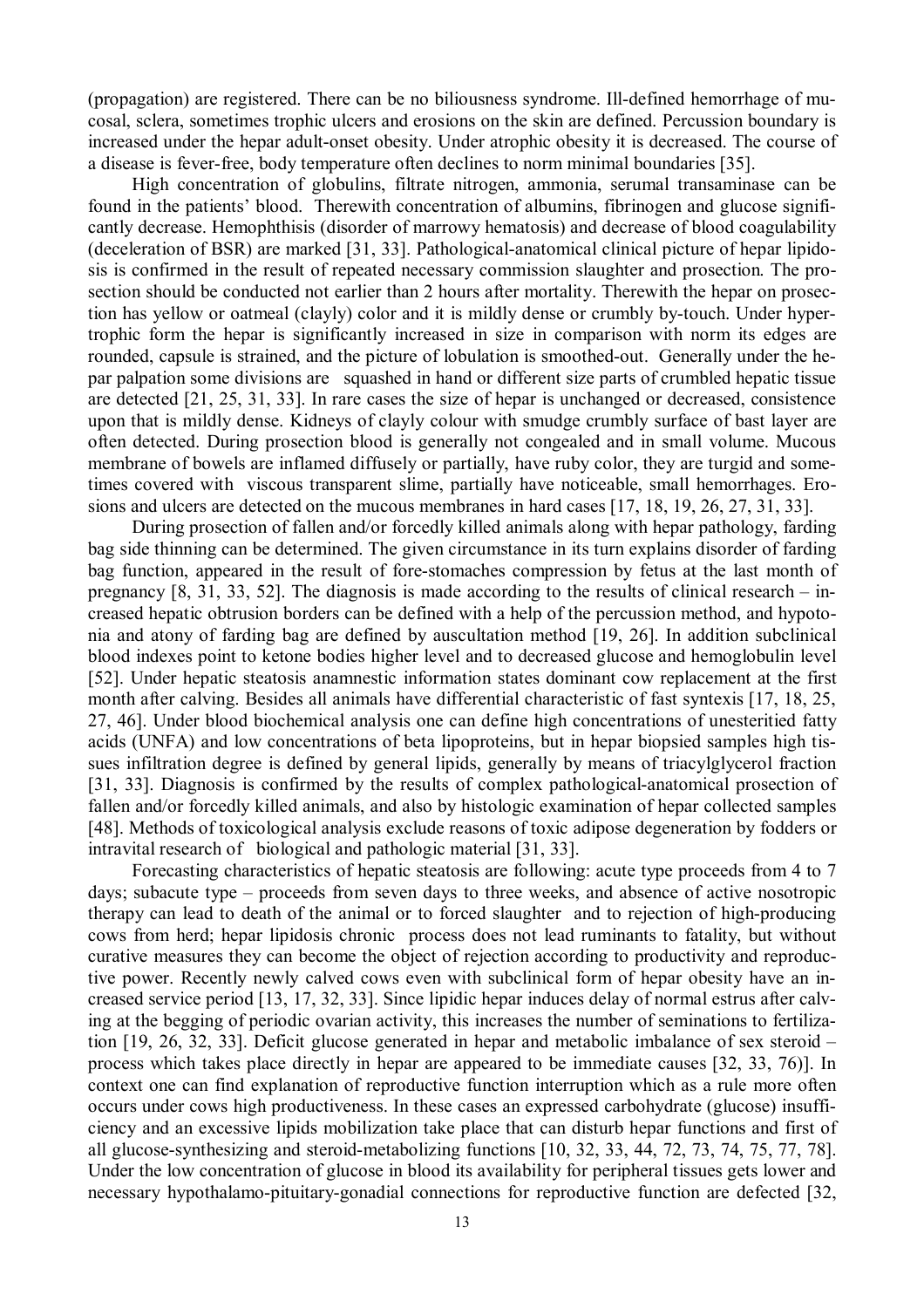33, 66]. From the other side cells of steatosis hepar cannot provide necessary metabolism and/or katabolism of sex steroids because of decreased functional activity that leads to reproductive function defection [14, 16, 22, 32, 33, 46].

Nowadays there is a row of complex treatments that include: nutrition dietary regimen, nosotropic and supportive care that in its turn influences on the general state of the organism and pointed to toxic metabolic product excretion from the organism, to fight with water deprivation, to normal work reconstruction of all organ systems [12, 37]. Correctly made diagnosis has a significant importance as disorder symptom of hepar function is accompanied by large catalogue of different aetiology and pathology diseases [17, 18, 27, 32, 33].

Nevertheless questions about treatment and prophylaxis of hepatic disorders are still appeared to be a topical problem for animals and their health safety including adult stock of cattle [3]. Firstly it is not always possible to determine the cause of hepatic steatosis orienting just only to transition period before and after calving. And in connection with this to remove and preclude manifestation of adipose (toxic or genetically conditioned) degeneration and hepar functional disturbance [17, 18]. Secondly, as a rule attending medical doctor receives the subclinical research results of biological material and fodders expertise very late. Thirdly complex therapy activity is aimed to toxins removal from the whole organism, bilis from the patient's hepar, pain relief, which in their turn no to the full reconstruct disturbed hepar functions and structural changes in the hepar cells [24, 32, 33].

In connection with upper discussed problems and on the assumption of requirements to treatment and prophylaxis, during creation and appliance of new ecologically clean medications from natural resources [2, 63], at the present time a new medication – hepar hydrolyzate is offered, it has antiseptic and antiphlogistic action, it improves and reconstructs lipidic-carbohydrate (energetic) metabolism, angiogenesis and appears to be a good antidote and antloxidant and most of all it is not an antagonist of remedies, applied in the complex therapeutic regimens and/or for hepatosis precaution, including vaccines [17, 18, 19, 21, 24, 25, 26, 27, 32, 33].

The advantage of the offered medication and method of its appliance consists in that this medication with a help of hepar percussion method allows to control clinical state of its sizes more executive so as results of subclinical (laboratory) analysis and more over of histologic study, as practical training shows, enter into farm in 7-14 days [32, 33, 41, 48, 50, 61]. The advantage of this medication appears to be that it consists of hepatic tissue amino acids of clinically healthy animals, received by hydrolytic way and that is why injection of it into organism allows to direct medicine to hepar selectively, so as genetically corrected dependence in ingredients usage, received from analogous tissues exists in the organism. Under hydrolytic degradation of hepar extract protein structures the abruption of long polypeptide chains of protein to amino acids takes place. In the process of decomposition protein loses its specific peculiarity, colloidal properties do not already have neither primary toxicity, nor antigenic and anaphylactic properties. However, amino acids have their belonging to the hepar tissue [40, 41].

Injection method of treatment and precaution of hepatosis, including adipose degeneration of cows, applied on the ground that under the hepar disease entrance of medicated product in combination with fodder and digestion of it will be ineffective because of ruminants digestive peculiarities, besides, as a rule an affected animal has no appetite. According to ruminants (cows, sheep, goats, camels ant others) digestive peculiarities, then entered to digestive system medicated product solution, containing amino acids, including indispensable, can be used by microorganisms and by the animal organism itself as nutritional ingredients, besides, it is impossible to exactly control the dose of injected medication to the organism in combination with fodder. Injection of hepar hydrolyzate solution contributes to faster and better diffusion process (penetration) into the hepar, than in combination with fodder, in the result of which regenerative processes and toxic materials fixation realize more actively [24, 32, 33, 41, 61].

Medical and prophylactic efficacy is reached by hepatoprotector remedy injection, subcutaneously, intramuscularly or intravenously one time in 24 hours. With medical goal newly calved cows with live weight 350-550 kg, which hepatic alterations proceed with concomitant variations of fore-stomaches diastalsis, general attenuation and metabolic disease, medication dose composes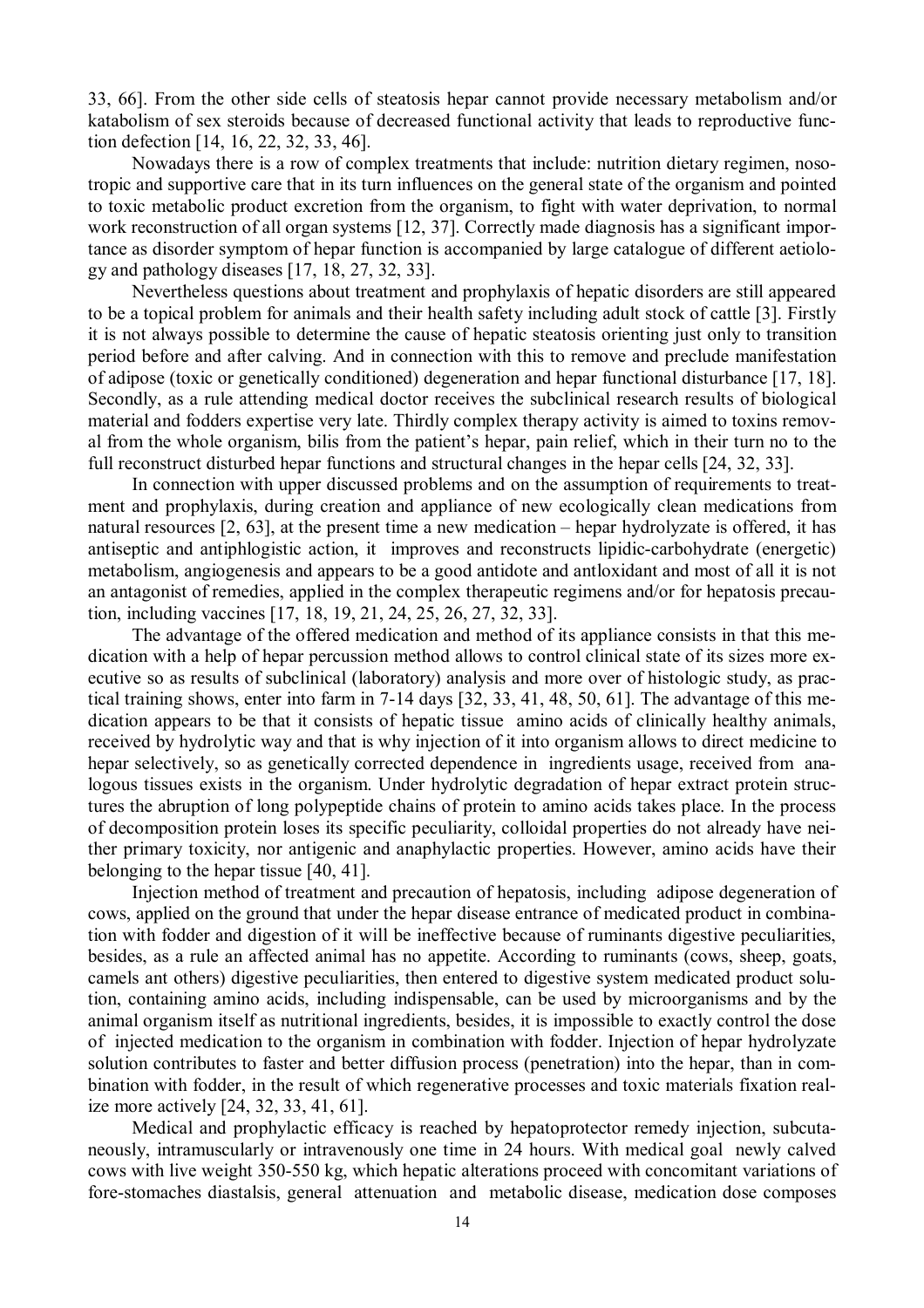20,0-40,0 ml, besides, 0,5 ml of dose is injected subcutaneously and 0,5 ml of dose is injected intramuscularly and simultaneously during 5-6 days in succession. During birth palsy the medication is injected every day intravenously in dose of 100-200 ml in delution 1:1 with 40% glucose to animals with obvious symptoms of rookery and also to avoid fatality [13, 17, 18, 24, 27], till a threat of compulsory slaughter is removed, and then according to the scheme of newly calved cows. For the purpose of precaution – nonmilking cows with weght 350-550 kg in dose 10,0-20,0 ml with interval 7-10 days, have in whole 5-7 injections [24, 32, 33, 35, 41, 43, 50, 61]. As a practice of broad implementation of treatment method and hepatosis precaution has shown, this hepatoprotector medication can be successfully used not only for hepatic steatosis treatment, but also for other varieties of hepatic disorders [17, 18, 32, 33, 35, 43, 49, 50, 61].

# *References*

- 1. *Aliev A.A.* Hepar-biopsy // Executive methods researches of farm animals. L., 1974.
- 2. *Antipov V.A., Menshenin V.V., Turchenko A.N*. Effective zoo veterinarian technologies on reproduction increasing, safety and animals' productivity: practical policies. Krasnodar, 2005.
- 3. *Antipov V.A., Urazaev D.I., Kuzminova E.V*. Using of beta-carotene medications in animal breeding and veterinary science. Krasnodar, 2001.
- 4. *Denisov N.I.* The ways of fodder energy using increasing by productive animals // Physiology and biochemistry of farm animals energetic nutrition: scientific work. Borovsk, 1975. No 14.
- 5. *Dmitrochenko A.P.* The importance of balance feeding in intensification of. L.,1974.
- 6. *Dushkin E.V*. Hepatic steatosis of milk cows: textbook of methodics. Krasnodar, 2012.
- 7. *Dushkin Ye.V*. Hepar lipidosis indexes and service period depending on different feeding level // Thesis of reports of international workshop conference. Problems of livestock production intensification. Zhodino, 2008.
- 8. *Dushkin Ye.V*. About connection between milk gland function and hepatic steatosis of high-producing cows // Agricultural biology. Series biology of animals. Moscow. 2010. No 2.
- 9. *Dushkin Ye.V*. Adaptation peculiarities of lipidic metabolism of ruminants // Effective animal breeding. Krasnodar. 2007. No12 (25).
- 10. *Dushkin Ye.V*. Alteration peculiarities of NEFA and beta-lipoproteins in blood depending on different feeding level and hepar lipids content of yaroslav newly calved cows // Abstracting journal. Milk and meat beef farming. 1990. No3.
- 11. *Dushkin Ye.V*. Antitoks test of a new medication // Veterinary of farm animals. 2010. No 10.
- 12. *Dushkin Ye.V.* Cows hepar topography by phases of reproductive cycle // XX Conference of physiological society named after. I.P.Pavlov. Moscow, 2007.
- 13. *Dushkin Ye.V*. Dependence of milk productivity and state of hepar after calving // Animal breeding technology. Volgograd. 2008. No3 (3).
- 14. *Dushkin Ye.V.* Dependence of milk productivity from hepar state after calving // Veterinary of farm animals. 2010. No 2.
- 15. *Dushkin Ye.V*. Diagnostics. Disease and treatment of cows hepatic steatosis (Part 2) // Effective animal breeding. Krasnodar. 2012. No 3 (77).
- 16. *Dushkin Ye.V*. Hepar lipidosis and ketonemia // Kuban veterinary science. Krasnodar. 2007. No 5.
- 17. *Dushkin Ye.V.* Hepatic steatosis and methods of its recovery cattle stock // Market AIC. Volgograd. 2008. No (52).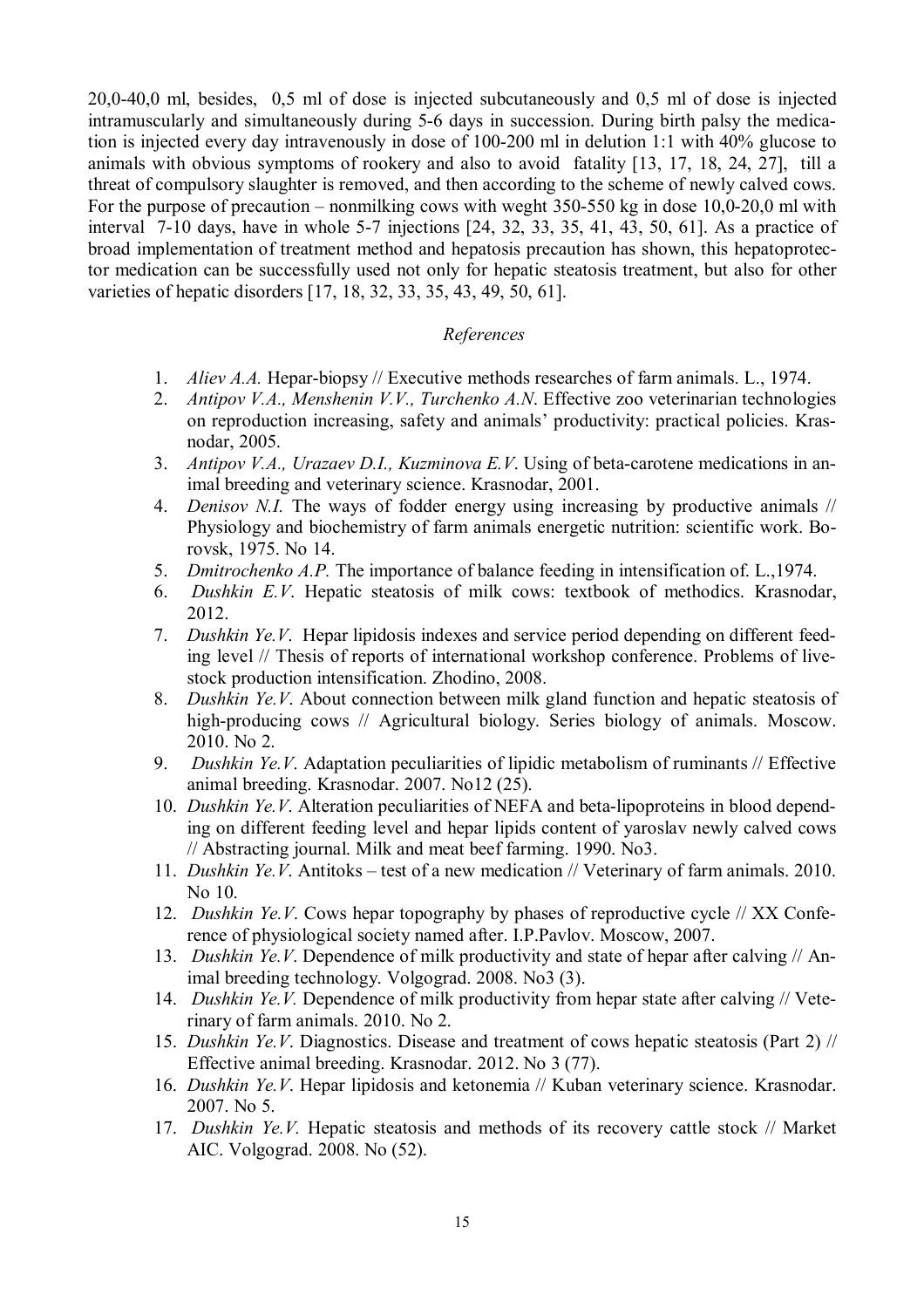- 18. *Dushkin Ye.V*. Indexes of lipidic-carbohydrate metabolism and fatty acid composition of milk fat by phases of reproducting cycle of yaroslav cows // synopsis of a thesis of candidate of biology. Borovsk,1993.
- 19. *Dushkin Ye.V*. Lactation physiology and problems of hepar pathology // collection of scientific papers of international theoretical and practical conference Scientific basis of farm animal productivity increasing. Krasnodar, 2008. P 1.
- 20. *Dushkin Ye.V*. Method of treatment and hepatosis precaution of animals // industrial patent № 2385728. Claim № 2008113942/13. Invention priority 09.04.08. The date of publication 20.10.2009. Registered in state register of Russian Federation inventions 10.04.10. Published 10.04.10. Bulletin. No 10.
- 21. *Dushkin Ye.V*. Milk production and hepar condition after calving according to the appliance results of "Antitoks" medication // Animal science. 2008. No 7.
- 22. *Dushkin Ye.V*. Peculiarities of lipidic metabolism adaptation of ruminants // Veterinary of farm animals. 2011. No 3.
- 23. *Dushkin Ye.V*. Percussion diagnostics of cows hepar lipidosis and its treatment by "Antitoks" medication // theoretical and practical congress "Current problems of veterinarian medicine". St. Petersburg, 2007.
- 24. *Dushkin Ye.V*. Physiologic-biochemical substantiation of lipidic-carbohydrate metabolism lability and its correction // Synopsis of a thesis of Ph.D. Orel, 2009.
- 25. *Dushkin Ye.V*. Physiologo-biochemical peculiarities of lipidic-carbohydrate metabolism of ruminants // Effective animal breeding. Krasnodar, 2011. No 10 (72).
- 26. *Dushkin Ye.V.* Prognosis and treatment of cows hepatic steatosis. Disease и treatment of cows hepatic steatosis (Part 3) // Effective animal breeding. Krasnodar, 2012. No 5 (79).
- 27. *Dushkin Ye.V*. Testing of a new medication "Antitoks" under hepar fat hypertrophy of newly calved cows // Veterinary of Kuban. 2008. No 1.
- 28. *Dushkin Ye.V.* The content of general lipids and triglycerides in hepar depending on the level of feeding of newly calved yaroslav cows // Abstracting journal. Milk and beef farming. 1989. No 10.
- 29. *Dushkin Ye.V*. The level of hepar lipids infiltration in newly calved period and problems of reproductive cycle // The materials of international workshop conference "Current problems of animals reproduction". Dubrovitzy-Bykov, 2007.
- 30. *Dushkin Ye.V.* The problem of hepatic disorders and approaches for their cure by complex medication "Antitoks" // Collection of scientific papers of ХIV International workshop conference "Modern intensification problems of pork production". Ulyanovsk,2007. Vol. 3.
- 31. *Dushkin Ye.V*. The profile of general lipids and triacylglycerols in the hepar by phases of reproductive cycle // Scientific journal. The scientific papers of Kuban state agrarian university. 2007. No 4 (8).
- 32. *Dushkin Ye.V*. The reasons and genesis of hepatic steatosis. Disease and treatment of hepatic steatosis cows (Part 1) // Effective animal breeding. Krasnodar. 2012. No.2 (76).
- 33. *Dushkin Ye.V.* The state of cows hepar by phases of reproductive cycle and during its adipose infiltration in the period of milking operation under different feeding levels // Kuban veterinary science. Krasnodar. 2006. No 6.
- 34. *Dushkin Ye.V., Dushkin A.D.* Metabolic and physiological peculiarities of cows adaptation to high milk productivity // collection of scientific papers. Krasnodar, 2012. P. 1.
- 35. *Dushkin Ye.V., Dushkin D.V.* The new in dyspepsia treatment // Materials of Sumsky scientific conference of agricultural university: The ways of productivity and quality increasing of AU production. Sumy, 1993.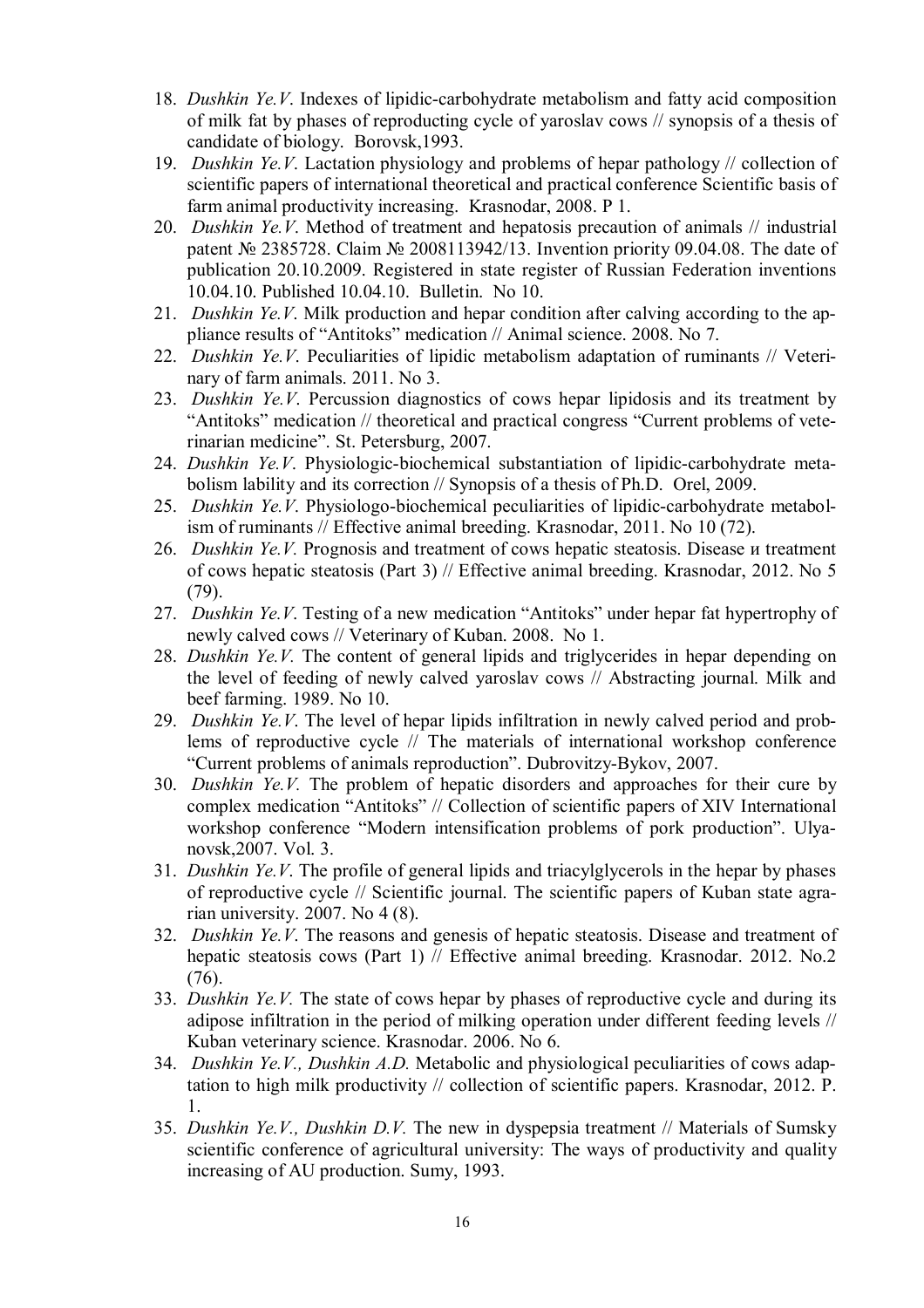- 36. *Dushkin Ye.V., Dushkin V.V.* The basic peculiarities and treatment of genetically conditioned hepatic steatosis of milk cows: theoretical and practical recommendations. Persianovsky, 2013.
- 37. *Dushkin Ye.V., Dushkin V.V., Yeremenko V.I*. Motor function of farding bag and the level of VFA of cows by phases of reproductive cycle // Collection of scientific papers of the 4<sup>th</sup> international workshop conference "Scientific basis of farm animals productivity increasing". Krasnodar, 2011.
- 38. *Dushkin Ye.V., Firsov V.I*. Technical and physiological-biochemical reasons of hepatic steatosis // The materials of international workshop conference "Agrarian forum" 2008. Sumy, 2008.
- 39. *Dushkin Ye.V., Kazantsev A.A.* Functional state of farding bag according to the phases of reproductive cycle of cows with different types of lactation. Penza, 2012. No 1 (22).
- 40. *Dushkin Ye.V., Kondrateva L.F., Kondrateva E.A.* The method of control and management of milk production biosynthesis. Persianovsky, 2013.
- 41. *Dushkin Ye.V., Konobeysky A.V., Pyaniv B.V.* The analysis of hepatic steatosis treatment results // Effective animal breeding. Krasnodar. 2013. No 12 (98).
- 42. *Dushkin Ye.V., Matushcenko P.V., Yeremenko V.I.* Dynamics of VFA in blood according to the phases of reproductive cycle // Series "veterinarian medicine". Sumy. 2006. No 7 (17).
- 43. *Dushkin Ye.V., Morozov E.A.* The results of hepar hydrolyzate appliance in PC "Yasenskie zory" // Collection of scientific papers of  $5<sup>th</sup>$  international workshop conference "Scientific basis of farm animals productivity increasin".Krasnodar. 2012. P 2.
- 44. *Dushkin Ye.V., Mundyak I.G.* Biochemical-ecological peculiarity of glucose metabolism adaptation of ruminants // Effective animal breeding. Krasnodar. 2010. No 1 (50).
- 45. *Dushkin Ye.V., Mundyak I.G.* Hepar obesity of cows after calving and the problems of service period // Combination fodders. 2008. No 7.
- 46. *Dushkin Ye.V., Parapanov S.B., Mundyak I.G*. Hepatic disorder are curable // Animal breeding of Russia. 2008. No 1.
- 47. *Dushkin Ye.V., Parapanov S.B., Mundyak I.G.* The function of milk gland and hepatic steatosis // Agrarian expert. 2008. No 6.
- 48. *Dushkin Ye.V., Podlesny N.V., Yeremenko V.I*. The results of hepar hydrolyzate appliance of cattle stock // Materials of V International scientific conference, dedicated to 50-years of RSRUPBF "Current problems of biology in animal breeding". Borovsk, 2010.
- 49. *Dushkin Ye.V., Sitalo E.V., Morozov E.A*. The first steps of broad implementation of treatment method and precaution of hepatic steatosis of cows in Krasnodar region // Effective animal breeding. Krasnodar. 2012. No.1 (75).
- 50. *Dushkin Ye.V., Slesarev S.V., Trofimushkina E.A.* The results of treatment method implementation and precaution of hepatosis on manufacture // Collection of scientific papers by materials of:  $6<sup>th</sup>$  international workshop conference "Scientific basis of farm animals productivity increasing". Krasnodar. 2013. P. 1.
- 51. *Dushkin Ye.V., Trofimushkina E.A*. Alteration of ketone bodies content in blood of Yaroslavl cows depending on the level of feeding in fresh period // Kuban veterinary. Krasnodar. 2007. No 1.
- 52. *Dushkin Ye.V., Yeremenko V.I., Dushkin V.V., Zelenkov A.P.* and the others. The basic functions and peculiarities of metabolism in hepar // Physiologo- biochemical basis of milk productivity: monography. Persianovsky, 2013.
- 53. *Islamova N.I.* Blood lipids and using of them by the milk gland in connection with the level of fat secernment in the milk of cows // Synopsis of a thesis. Candidate of biology. Borovsk, 1968.
- 54. *Khokhrin S.N.* Farm animals feeding. M., 2004.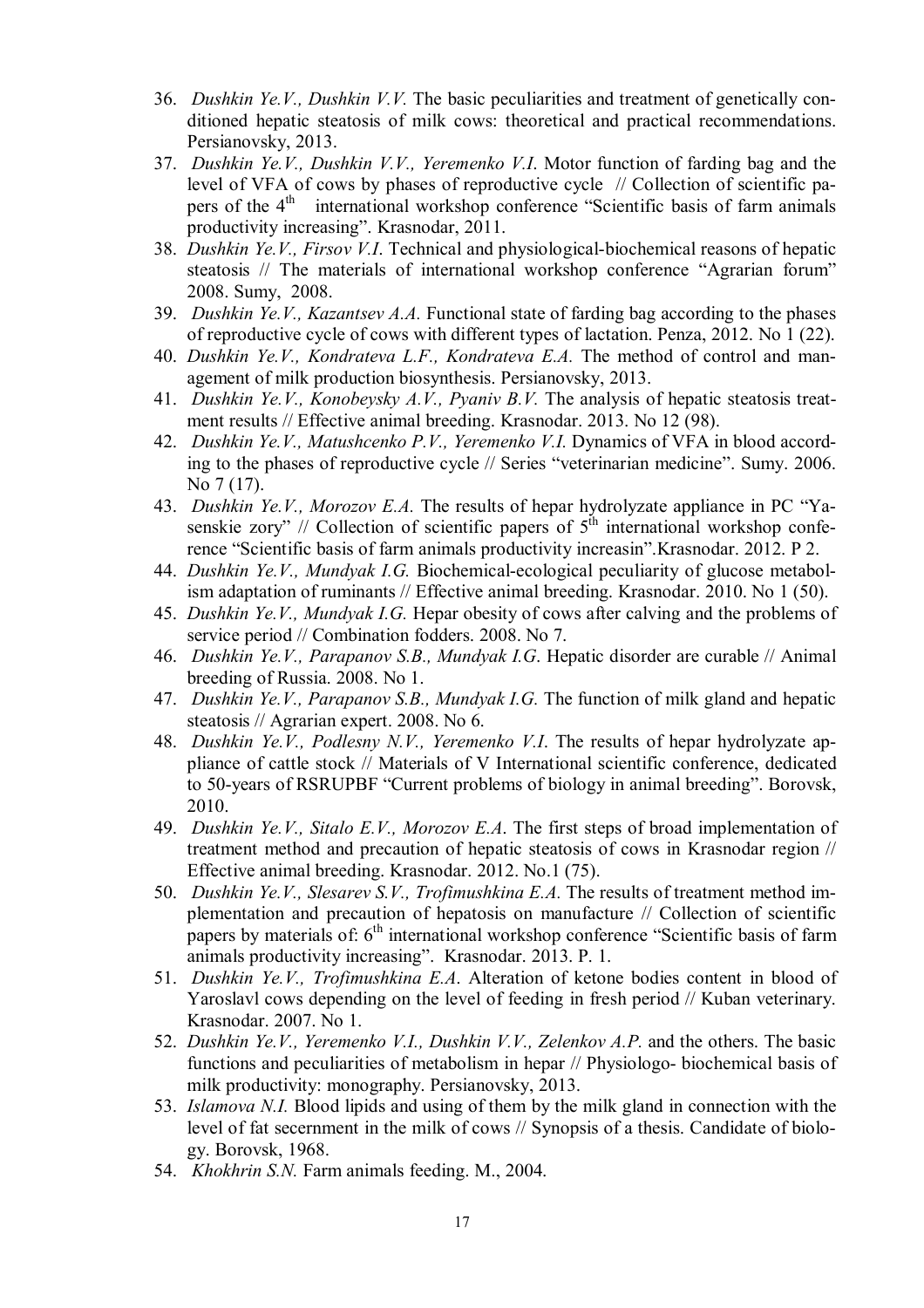- 55. *Kondrateva E.A., Dushkin Ye.V.* The peculiarities of physiological status and adaptation of lipidi- carbohydrate metabolism of ruminants // Vestnik Orel SAU. Orel, 2012. No. 1 (34).
- 56. *Kononenko S.I., Dushkin Ye.V., Dushkin V.V.* The peculiarities of cows physiological state lability with different type of lactation // Materials of international theoretical and practical conference "Actual problems of milk and beef farming of milk and beef production", dedicated to 100 of the day of birth of academician A.S. Vsyakikh and professor D.L. Levantina. Dubroviny. 2012.
- 57. *Matushenko P.V.* Lipids metabolism in adipose tissue of dry and newly calved cows // Synopsis of a thesis of candidate of biology. Borovsk, 1996.
- 58. *Nadalyak E.A., Reshetov V.V.* Energetic metabolism of lactating cows // Animal breeding. 1978. No 1.
- 59. *Oll Yu.K*. About energy feeding normalization of cattle stock // Physiology and biochemistry of energy feeding of agricultural animals. Scientific papers of RSRUPBF of agricultural animals. Borovsk, 1975. No 14.
- 60. *Ovcharenko E.V., Ilchenko M.D., Medvedev I.K.* The functions of lactation and condition of organism tissue depot depending on the level of energy consumption at the begging of lactation of high-producing cows // Scientific papers. "Physiology and biochemistry of agricultural animals feeding". Borovsk, 1975. Vol. 14.
- 61. *Reshetov V.V., Nadalyak E.A.* Energetic metabolism and cows productivity under metabolizable energy concentration increasing in ration // Scientific papers of agricultural animals. Borovsk, 1979. Vol. 21.
- 62. *Sharabrin I.G., Alikaev V.A., Zamarin L.G.* Noncommunicable diseases of farm animals. M., 1985.
- 63. *Slesarev S.V., Dushkin E.V*. Production experience of extensive application of hepatosis precaution method of CS in PC "Kolos" of Kanevskoy region // Effective animal breeding. – Krasnodar. 2013. No 2 (88).
- 64. *Smirnov A.M., Konoprlko Ya.P., Postnikov V.S.* Clinical recognition of farm animals noncommunicable diseases. L., 1981.
- 65. *Topuria L.Yu.* Environmentally safe medications in veterinary. Orenburg, 2004. Vol. 4.
- 66. *Baird G.D*. Lactation, pregnancy and metabolic disorder of the ruminants // Proceedings Nutrition Society. 1981. Vol. 40. No 1.
- 67. *Baird G.D.* Primary ketosis in high-producing dairy cows; Clinical and subclinical disorders, treatment, prevention, and outlook // Journal of Dairy Science. 1982. Vol. 65. No 1.
- 68. *Broster W.H.* Experiments on the nutrition of the dairy heifer. Effect on milk production of level of feeding at 2 stages of lactation // Journal of Agricultural Science. 1969. Vol. 72. No 2.
- 69. *Broster W.H., Foot A.S., Lene C*. The effect of the plane of nutrition in gestation on the amount and daily of milk produced in the first lactation by cattle // L. Tierphysiol. Tierernahr. Futtermittelk. 1970. Vol. 26. No 2.
- 70. *Chapman M.J., Forgez P.* Lipid transport systems: some recent aspects in swine, cattle and trout during development // Reproduction nutrition development. 1985. Vol. 25. No 16.
- 71. *Emery R.S.* Deposition, secretion, transportation and oxidation of the fat in ruminants // Journal of Animal Science. 1979. Vol. 48.
- 72. *Mazur A., Gueux E., Chilliard Y.* Evolution des lipides et lipoproteines plasmatiques chez la vache // Reprod. Nutr. Develop. 1986. Vol. 26.
- 73. *Mazur A., Rayssiguier Y., Gueux E*. Importance de la steatose hepatiques chez la vache laitiere presentant des troubles metaboliquis en debut lactation // 15 th World Buiatrics Congress, Plama de Mallorca. 1988.